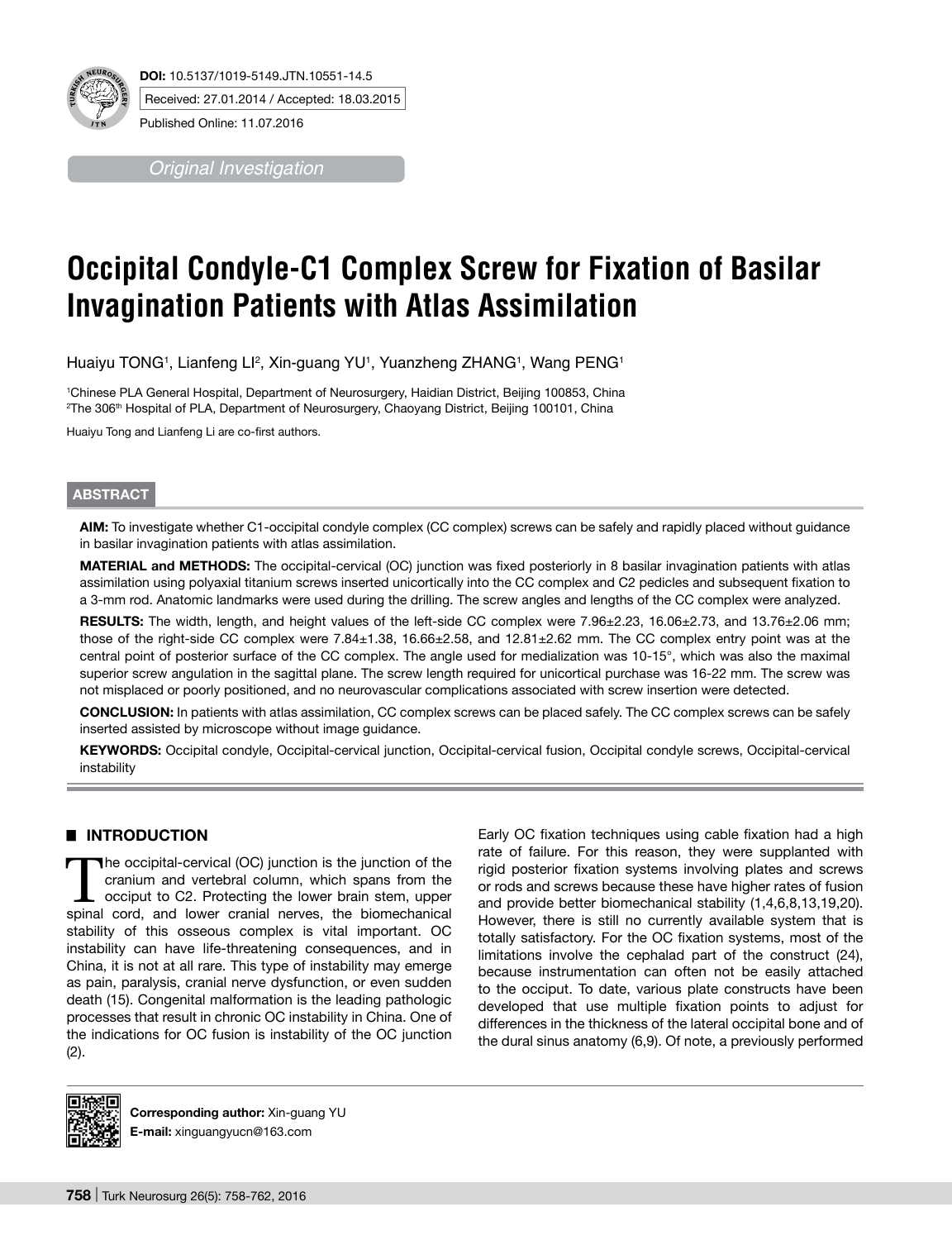suboccipital craniectomy can further restrict the available area for hardware placement, and occipital screws have been associated with intracranial injuries.

The current investigation of new methods of occipital screw fixation was inspired by the unsatisfactory nature of currently available. The new method discussed here includes the use of occipital condyles for OC fusion. Clinical analysis shows that application of screws fixation at normal occipital condyle structure can provide sufficient stability (7,18,22). However, because of the complex geometry and bony structure in patients of basilar invagination with atlas assimilation, the form of various C1-occipital condyle complexes (CC complex) and arterial anomalies may distort the usual anatomical landmarks, thereby misleading the surgeon during the fixation procedure. This report describes our microscope-assisted technique sharing the idea of using condyle screws in fused occipital condyle-C1 complex as fixation points for screws in the stabilization of the OC junction in basilar invagination patients with atlas assimilation. To date, only few studies have reported occipital condyle-C1 complex screw fixation in this patient population.

# █ **MATERIAL and METHODS**

#### **Subject**

A combination of fused occipital condyle and C1 screw insertion techniques was performed on 8 consecutive patients (3 female and 5 male; age range, 32-58 years; mean age, 40 years;) between 2008 and 2010. The mean follow-up period was 30.2 months (range, 24-36 months). The indications for the surgery included basilar invagination with atlas assimilation.

Plain radiographs, CT, and MRI were obtained from each patient preoperatively. The CT scans of the CC complex were carefully examined and the dimension was measured to determine the ideal screw insertion positions, trajectory and lengths.

Bilateral titanium polyaxial screws 3.5 mm diameter were placed unicortically into the CC complex, and we analyzed the screw angles and lengths in relation to the morphometric measurements, the hypoglossal canal location, and the regional neurovasculature. The pars interarticularis of C2 screws were used as caudal anchors. Both constructs were fixed to a 3-mm titanium rod, and anatomic landmarks were used during drilling. Postoperative CT reconstructions were obtained for each construct. This study was in agreement with the declaration of Helsinki. Approval was obtained from the Ethics Committee of the Chinese PLA General Hospital, and all patients provided written informed consent.

#### **Surgical Technique**

The patients were first placed in the prone position, and then their heads were secured using 3-pin head frames. Next, the posterior OC junction was exposed using a standard midline incision. The occipital and cervical musculature was dissected in a subperiosteal manner. Then the lower end of the occiput and of the C1 arch were exposed. Next, a surgical microscope was focused upon the foramen magnum. Using curettes,

the tissue corresponding to the atlantal-cervical membrane, which extended laterally from the foramen magnum to the medial aspect of the CC complex, was gently dissected. Subsequently, the periosteum was dissected downward from the CC complex while maintaining contact to the bone so as to not injure to the horizontal portion of the VA, which is located medial and inferior to the CC complex and is surrounded by a dense venous plexus (Figure 1A). Laterally, the dissection was limited by the condylar foramen and vein. The superior articular processes of the C2 vertebra were dissected to their lateral margins. C2 pars interarticularis screws were placed as described by Harms and Melcher (10,16). The C2 pedicle screws ranged from 18 to 22 mm in length. The act of inserting the cervical screws may be suitable for use as a marker of the location of the CC complex in the axial direction. The CC complex entry point was at the center posterior surface of the CC complex (Figure 1A). We used an awl slightly angled rostrally to make pilot holes at the entry point. These holes were then drilled using a convergent trajectory and a 10- 15° medial angulation and cranial angulation in the sagittal plane (Figure 1A,B). Intraoperative landmarks were used as guidance during the drilling for 10-14 mm. Then the hole was taped. A polyaxial screw 3.5 mm in diameter and 16–22 mm in length, as appropriate, was inserted into the CC complex in a unicortical manner. After fixation, the posterior edge of foramen magnum was decompressed by removing the lower end bony structure.

### █ **RESULTS**

Sixteen CC complex screws were inserted into 8 patients. The width, length, and height values of the left-side CC complex were 7.96±2.23 mm, 16.06±2.73 mm, and 13.76±2.06 mm, respectively, while the width, length, height values of the rightside CC complex were 7.84±1.38 mm, 16.66±2.58 mm, and  $12.81 \pm 2.62$  mm, respectively. There were no cases of injury to the vertebral artery or of leakage of the cerebrospinal fluid during the screw insertion process. The positions of the screws were found to be satisfactory under postoperative CT scans (Figure 2A, B), and no revision was required in our series.

The operative time was  $240\pm33$  (210-275) min, and average blood loss was 150±65 (80-220) ml.

After surgery, all patients wore soft cervical collars for 3 months. Follow-up CT and MRI were performed in all patients, and we did not encounter any construct failures or loosened screws. None of the implants were found to have failed. All patients were found to have experienced fusion within the follow-up period.

#### █ **DISCUSSION**

OC fixation procedures are still a major challenge for neurosurgeons due to the anatomic complexity and functional significance. Correcting deformities or dislocations and decompressing neural structures as well as mechanically stabilizing the area are necessary to treat patients with OC malformations successfully. The goals of instrumentation include improved fusion rates, immediate stability, decreased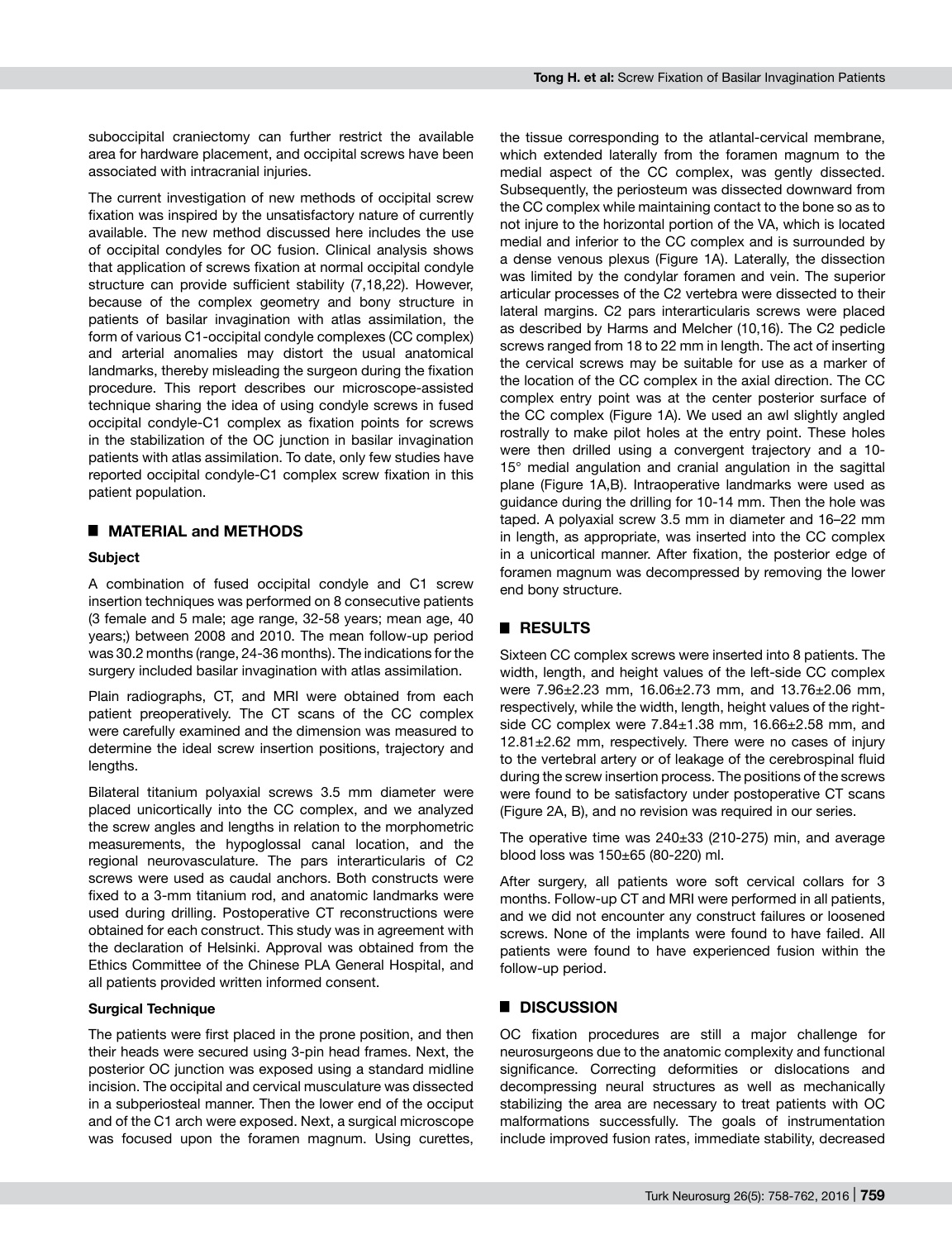need for postoperative external immobilization, and shorter rehabilitation times. There is currently no single system of instrumentation that can meet the requirements satisfactorily.

OC plate fixation offers rigid fixation and increases fusion rates while resulting in a decreased need for external immobilization. The design of most currently available plates forces the surgeons to place the screws in suboptimal locations, laterally on the occiput. In this location, the bone is thinner, giving the screw less purchase. Systems with independent cervical rods and occipital plates are secured rigidly to the bone. This improves the intraoperative contour of the entire system and its connection to the CVJ. These systems promote higher fusion rates, but the occipital bone's slope and angle to the cervical spine can cause unfavorable geometrical constraints, which give the occipital screw only weak purchase on the bone. This can cause breakage, pullout, loosening, and difficulties with insertion (7). In addition, cerebrospinal fluid leakage and formation of sub/epidural hematomas can be caused by the occipital screw insertion (15,24). Furthermore, the occipital plate limits the area of occiput for bone implantation, especially in suboccipital craniectomy patients, thereby impeding fusion.



**Figure 1.** Illustration of insertion of CC complex screws. **A)** Posterior view of the occipital-cervical junction, location of the entry point of the CC complex entry point, and location of the vertebral artery; **B)** Midline sagittal illustration of the occipital-cervical junction showing CC complex screw trajectory in the sagittal plane.

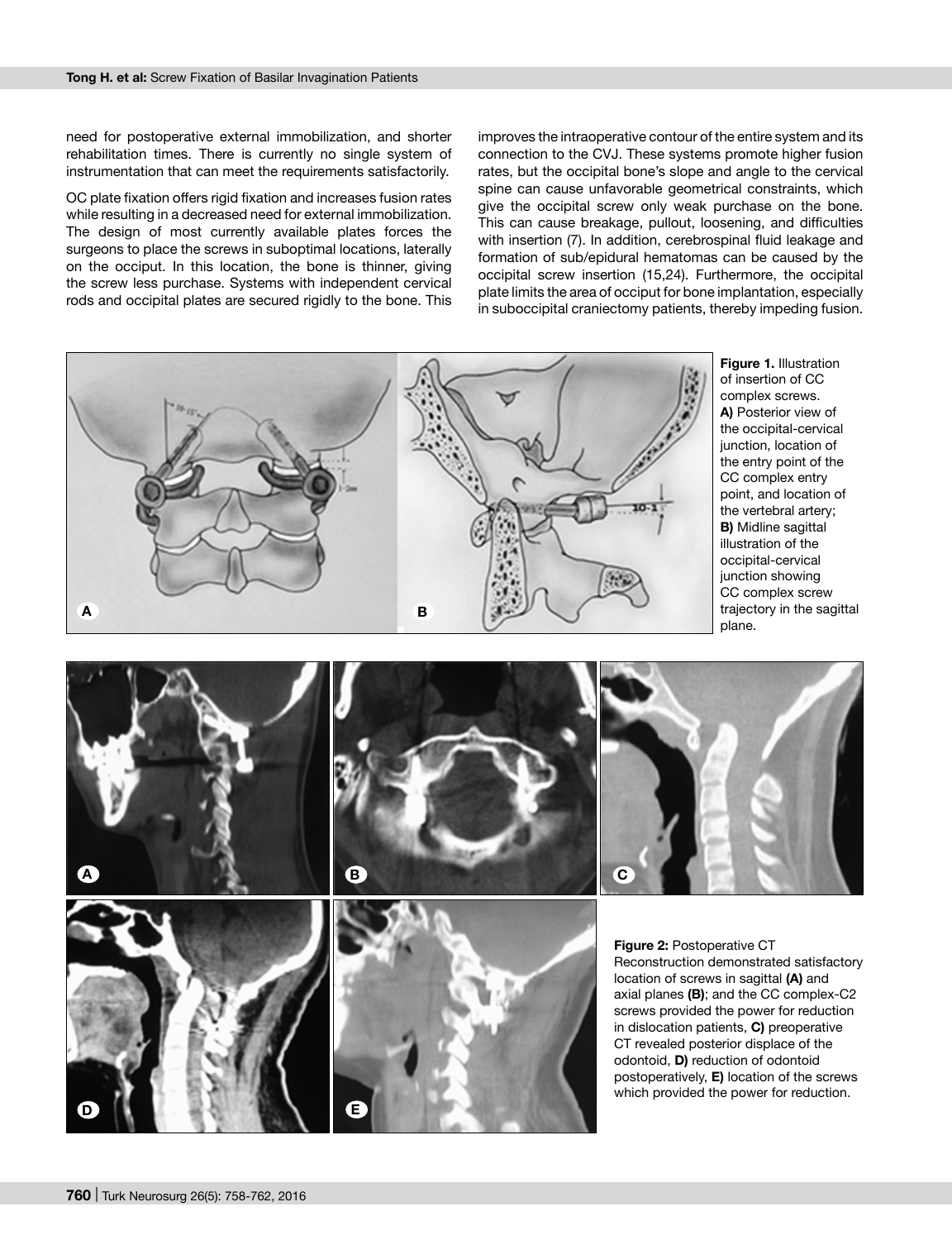Overall, these limitations of the techniques prompted the development of new alternatives. Condylar screws may decrease complications such as pullout, screw loosening, breakage, and lessened the need for multiple points of occipital fixation (25). We shared the idea of condylar screws to use CC complex screws for fixation in basilar invagination patients with atlas assimilation. The advantages of this technique include adequate purchase for reduction in dislocation patients (Figure 2C-E), availability of the entire posterior occipital area for bony implantation, and a decrease in segments to be fixed.

To instrument the CC complex successfully, it is imperative to have a clear understanding of the OC junction anatomy. Wen et al. (25) stated that the suboccipital triangle floor contains all the neurovasculature involved in this approach, including the VA (V3) horizontal segment, the posterior condylar emissary vein, the vertebral venous plexus, and the root of the C1 nerve. Uribe et al. (23) evaluated the relationship between these anatomical structures to determine a suitable trajectory for the condylar screw. The occipital condyle has a mean length of 23.6 mm (16.7-30.6 mm), width of 10.5-mm (6.5- 15.8 mm) and height of 9.2-mm (5.8-18.2 mm) (14,17). The CC complexes are formed through fusion of the lateral mass of C1 and the occipital condyle, which articulate with the superior articular process of C2. In our patients, the width, length, height values of the left-side CC complex were 7.96±2.23 mm,  $16.06\pm2.73$  mm, and  $13.76\pm2.06$  mm, respectively, while the width, length, height values of the right-side CC complex were 7.84±1.38 mm, 16.66±2.58 mm, and 12.81±2.62 mm, respectively. The main difference between the CC complex screw procedure and the condylar screw procedure is the location of the horizontal segment of the VA (V3), which is located between the lower edge of the foramen magnum and C2 in patients with atlas assimilation undergoing CC complex screw procedures, while it is between the foramen magnum and the C1 arch in the condylar screw procedure.

The technique described here differs from the common techniques described in previous works in that it relied on the following 3 major factors: a preoperative CT scan must be performed to determine a suitable point of entrance and trajectory for the screw and dimensions of the CC complex; the surgical team must have a clear appreciation of these intraoperative surgical landmarks and must use a microscope to direct the insertion and trajectory of the screw; a microscope must be used to overcome the difficulty of the dissection process and to visualize and control any venous bleeding.

After identification of suitable anatomy, the insertion of the CC complex screw usually proceeds smoothly. The average width of the CC complex is 7.96±2.23 mm on the left side and  $7.84<sub>±</sub>1.38$  mm on the right side. This provides a large margin of error with respect to screw trajectory for insertion of screws 3.5 mm in diameter. Although some researchers recommend bicortical C1 lateral mass screws, the unicortical screw fixation process was successful in this case, and no failures were detected (5, 10, 21). The use of unicortical screws can prevent injury to the internal carotid artery and hypoglossal nerves, which can be caused by tips of other types of screws (3, 11, 12). Further biomechanical studies on the stability of these types of occipital condyle-C1 lateral mass complex screws are needed.

The limitations of the current surgical technique include microscope-assisted screw insertion. This process relies partially on tactile feedback to produce the crunching sensation in cancellous bone when preparing the path of the screw. The CC complex usually consists of chronic cervical deformities in sclerotic bone, and tactile feedback may not be a reliable source of information. Even when a microscope provides a good view of the surgical field, the screw entrance point, trajectory, and CC complex dimensions have to be analyzed preoperatively and considered intraoperatively. Placing a Penfield dissector between the lower edge of the CC complex and the artery could further protect the vertebral artery during insertion of the screw. However, despite these limitations, we were successful with the microscope-assisted screw insertions.

# █ **CONCLUSIONS**

We developed a novel technique for OC fusion to improve the screw's purchase on the occipital bone and it may circumvent the need for multiple points of attachment. In this technique, polyaxial titanium screws are inserted bilaterally into the CC complexes. The technique requires microscopeassisted occipital condyle-C1 complex screw insertion. It is a reproducible and feasible alternate method of screw insertion. It does not require the any intraoperative fluoroscopy, which has been known to be harmful. Preoperative imaging studies, assessments of intraoperative tactile feedback, and clear microscopic visualization are crucial to maximizing successful screw placement.

# █ **REFERENCES**

- 1. Ahmed R, Menezes AH: Management of operative complications related to occipitocervical instrumentation. Neurosurgery 72:214-228, 2013
- 2. Bhatia R, Desouza RM, Bull J, Casey AT: Rigid occipitocervical fixation: Indications, outcomes, and complications in the modern era. J Neurosurg Spine 18:333-339, 2013
- 3. Currier B, Todd L, Maus T, Fisher DR, Yaszemski MJ: Anatomic relationship of the internal carotid artery to the C1 vertebra: A case report of cervical reconstruction for chordoma and pilot study to assess the risk of screw fixation of the atlas. Spine 28:461-467, 2003
- 4. Fehlings MG, Cooper PR, Errico TJ: Posterior plates in the management of cervical instability: Long-term results in 44 patients. J Neurosurg 81:341-349, 1994
- 5. Goel A, Desai KI, Muzumdar DP: Atlantoaxial fixation using plate and screw method: A report of 160 treated patients. Neurosurgery 51:1351-1356, 2002
- 6. Goel A, Laheri V: Plate and screw fixation for atlanto-axial subluxation. Acta Neurochir (Wien) 129:47-53, 1994